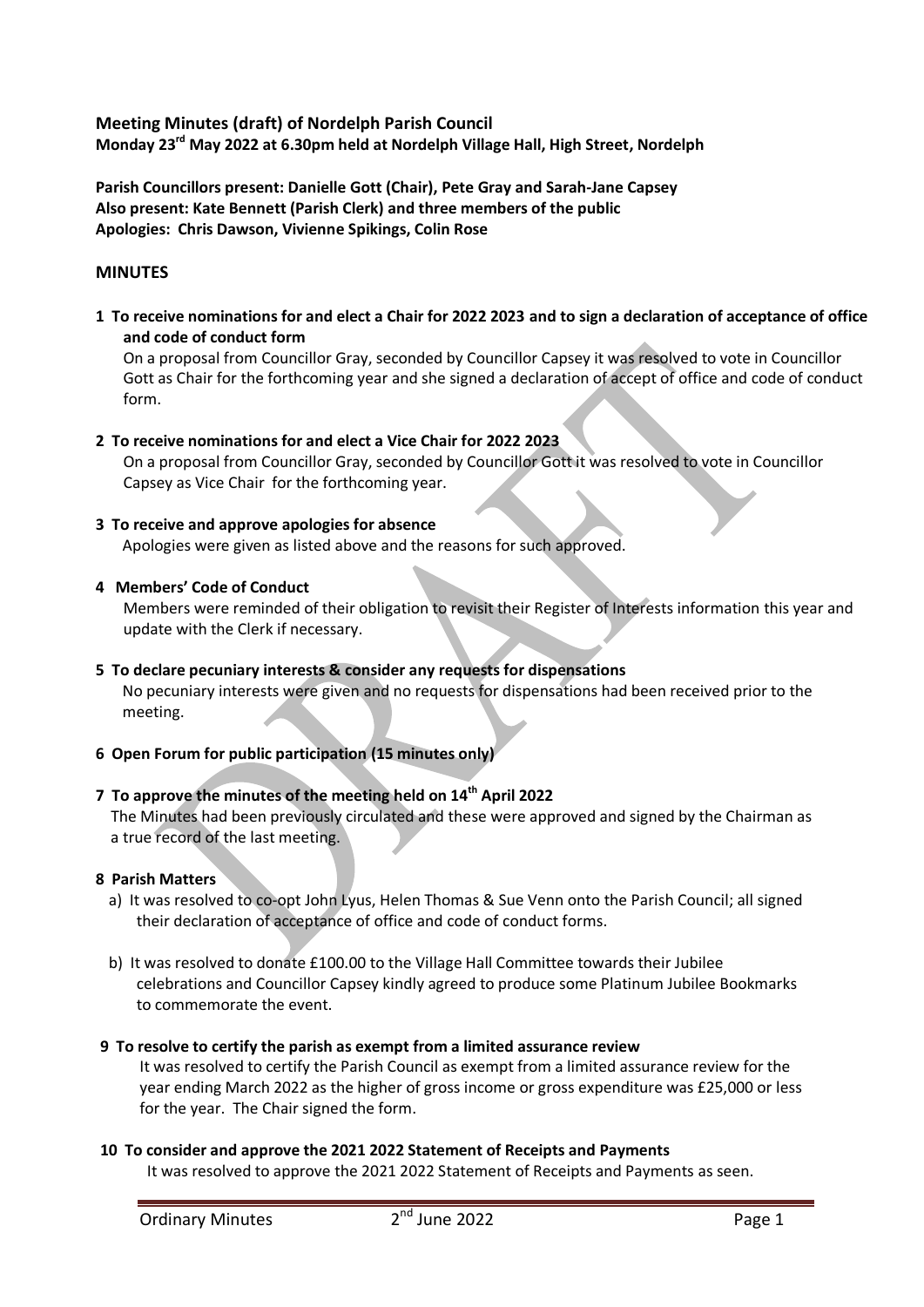#### **11 To consider and complete Section 1 of the Annual Governance and Accountability Return 2021 2022**

Section 1 of the Annual Governance and Accountability Return 2021 2022 was considered and completed.

**12 To approve Section 2 of the Annual Governance and Accountability Return 2021 2022: Accounting Statements**

It was resolved to approve Section 2 of the Annual Governance and Accountability Return 2021 2022 / Accounting Statements.

#### **13 Finance**

- a)The annual parish council insurance renewal for 2022 / 23 was considered and approved.
- b) It was resolved to approve all outstanding payments since last meeting

| List of Payments since last meeting       |          |            |          |               |                                                                      |
|-------------------------------------------|----------|------------|----------|---------------|----------------------------------------------------------------------|
|                                           |          |            |          | Type of       |                                                                      |
| Supplier                                  | Price    | <b>VAT</b> |          | Total payment | Description of service/supply                                        |
|                                           |          |            |          |               |                                                                      |
| Emma Bateman                              | 55.00    | 0.00       | 55.00    | EP            | Internal audit fee                                                   |
| Arthur J Gallagher Insurance Brokers Ltd. | 675.76   | 0.00       | 675.76   | EP            | Parish Council Annual Insurance renewal fee                          |
| Kate Bennett expenses                     | 64.12    | 0.00       | 64.12    | EP            | Mileage, broadband, stationery, postage, WFH allowance               |
| <b>Emneth Design</b>                      | 59.99    | 0.00       | 59.99    | EP.           | Quarterly update fee (£35) Domain transfer & admin fee (£24.99)      |
| Wix.com                                   | 90.00    | 18.00      | 108.00   | <b>EP</b>     | Annual domain fee for nordelphpc.info                                |
| Steve Jackman                             | 220.00   | 0.00       | 220.00   | EP            | Provision of design & development support & training for new website |
| Information Commissioner's Office         | 35.00    | 0.00       | 35.00    | <b>DD</b>     | Annual data protection fee                                           |
| sse                                       | 10.02    | 0.49       | 10.51    | <b>DD</b>     | Energy fee for April 2022                                            |
|                                           | 1,209.89 | 18.49      | 1,228.38 |               |                                                                      |

- c) It was resolved to appoint Councillor Capsey as a further signatory on the bank account; Clerk to action with Unity Trust Bank.
- d) A donation of £200.00 had been received from the Norfolk Community Foundation via the Borough Council of King's Lynn & West Norfolk Small Grants Scheme to help purchase the three purple birch trees planted at the Playing Field to commemorate the Queen's Platinum Jubilee.

## **14 To consider any Planning issues since last meeting**

- a) Planning application 2200771/F proposed garage and associated parking at Bridge Cottages, Downham Road; it was resolved with all in favour to support this application.
- b) Planning application 22/00939/F extension and alterations at Threeways, Downham Road; it was resolved to support this application.

## **15 To consider Agenda items for the next meeting**

- $\bullet$  SAM 2
- Update on items being stored on Parish Council land at the Staithe
- Update on Footpath 7
- Update on the library / book swap / seed swap at the telephone kiosk
- Update on enforcement issues in the parish
- Update regarding maintenance responsibilities of the playing field
- To discuss project ideas for the parish for the coming year
- Three new councillors to return their Register of Interests forms
- **16 To report on issues discussed earlier this month at a meeting that was not quorate so unable to have an official Parish Council meeting**
	- Three residents were present interested in the three casual vacancies currently on the Parish Council; they were invited to attend the next meeting when they could be officially co-opted onto the Council.